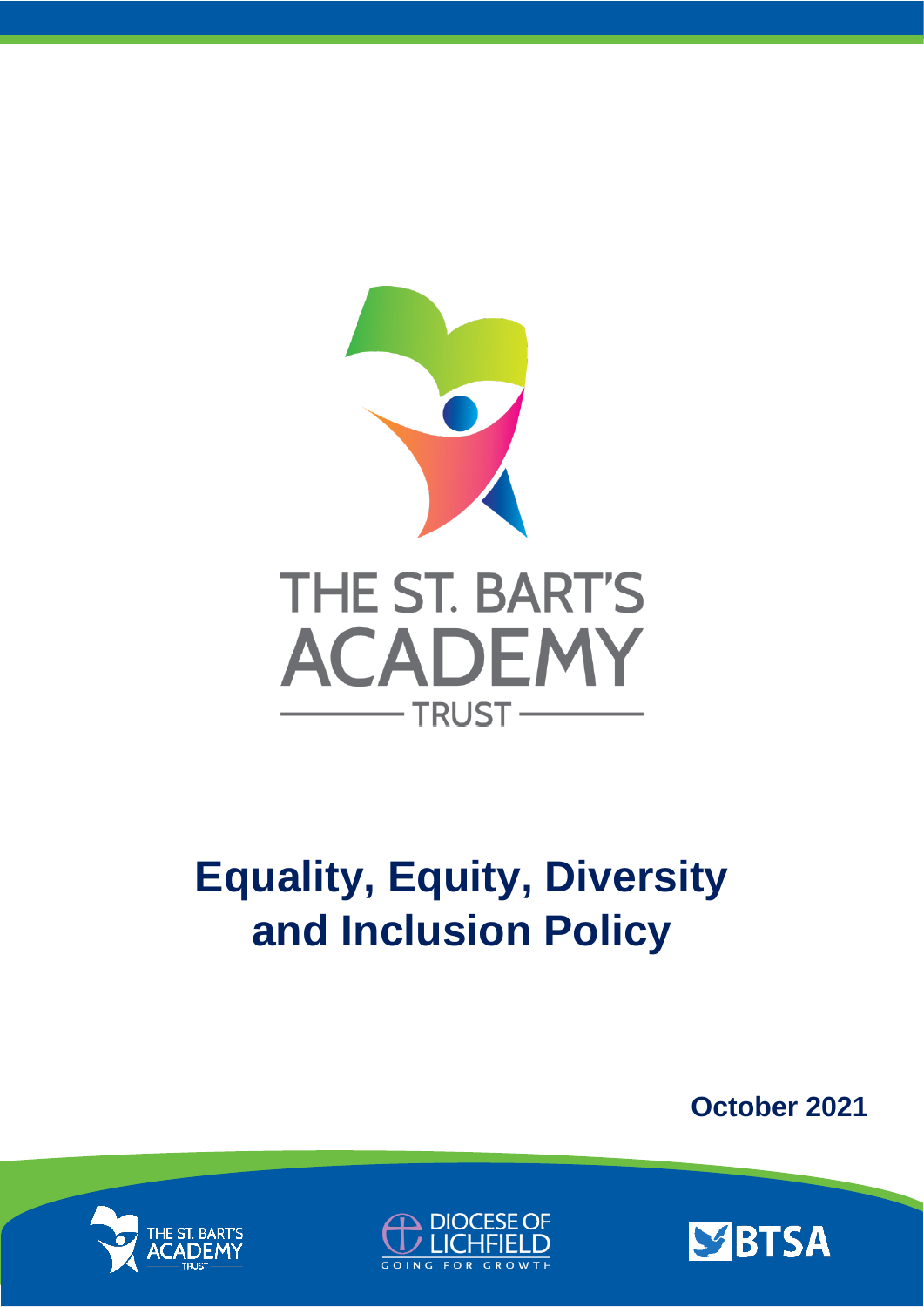## **The St. Bart's Academy Trust**

## **Equality, Equity, Diversity and Inclusion Policy**

| <b>Produced Date:</b>           | October 2021 |                                                              |
|---------------------------------|--------------|--------------------------------------------------------------|
| <b>Approved by Trust Board:</b> | Ofmler       | <b>Christopher Brislen</b><br><b>Chief Executive Officer</b> |
|                                 | LBSankage.   | Lisa Sarikaya<br><b>Chief Executive Officer</b>              |
| <b>Review Date:</b>             | October 2022 |                                                              |

| <b>Date</b> | <b>Section Amended</b> | <b>Signature</b> |
|-------------|------------------------|------------------|
|             |                        |                  |
|             |                        |                  |
|             |                        |                  |
|             |                        |                  |
|             |                        |                  |
|             |                        |                  |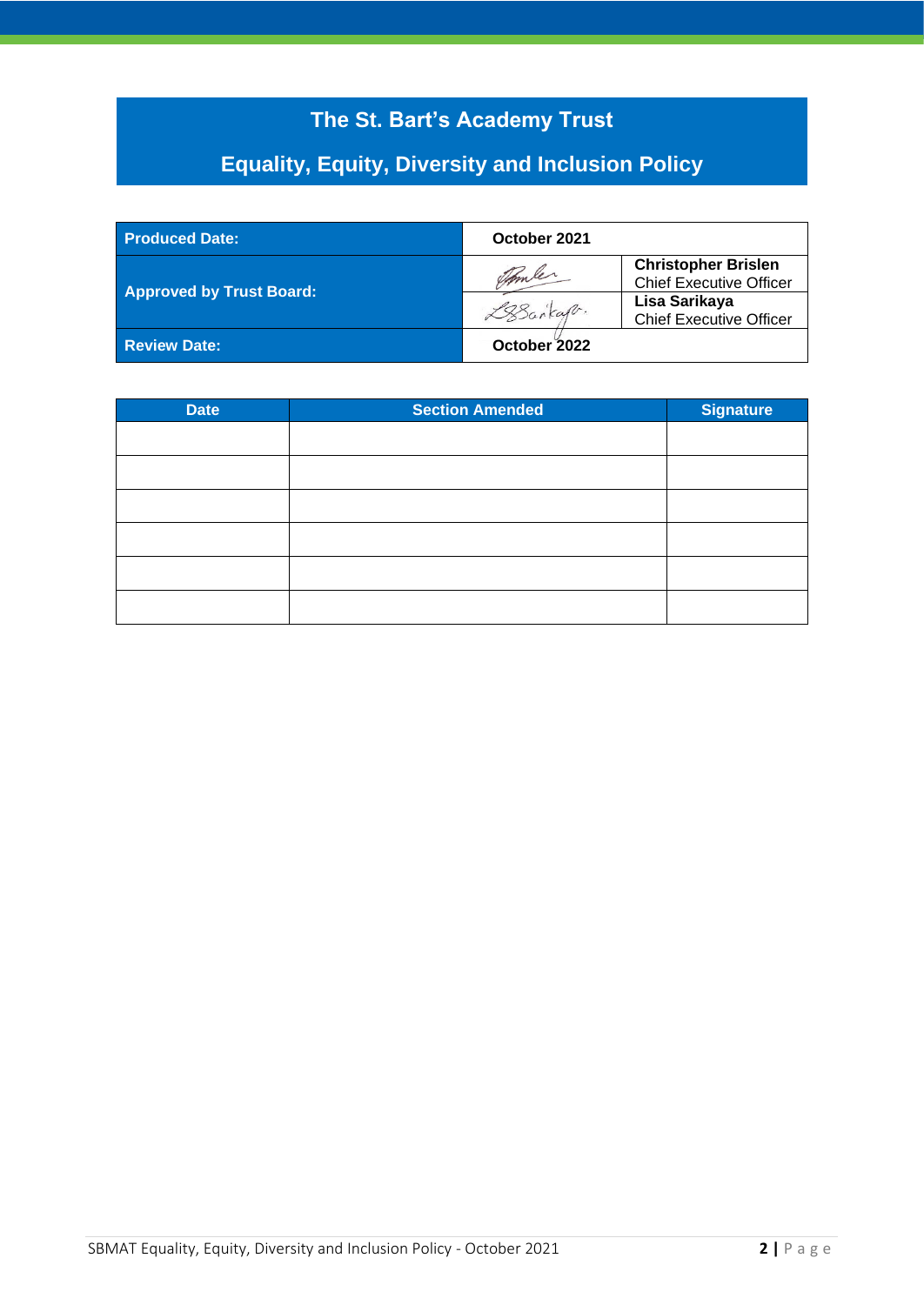

### **Contents**

| $\mathbf 1$ . |                                                                      |  |
|---------------|----------------------------------------------------------------------|--|
| 2.            |                                                                      |  |
| 3.            |                                                                      |  |
| 4.            |                                                                      |  |
| 5.            |                                                                      |  |
| 6.            |                                                                      |  |
| 7.            |                                                                      |  |
| 8.            |                                                                      |  |
| 9.            | Part-time, zero hours, and fixed-term employees and agency workers 8 |  |
| 10.           |                                                                      |  |
| 11.           |                                                                      |  |
|               |                                                                      |  |
|               |                                                                      |  |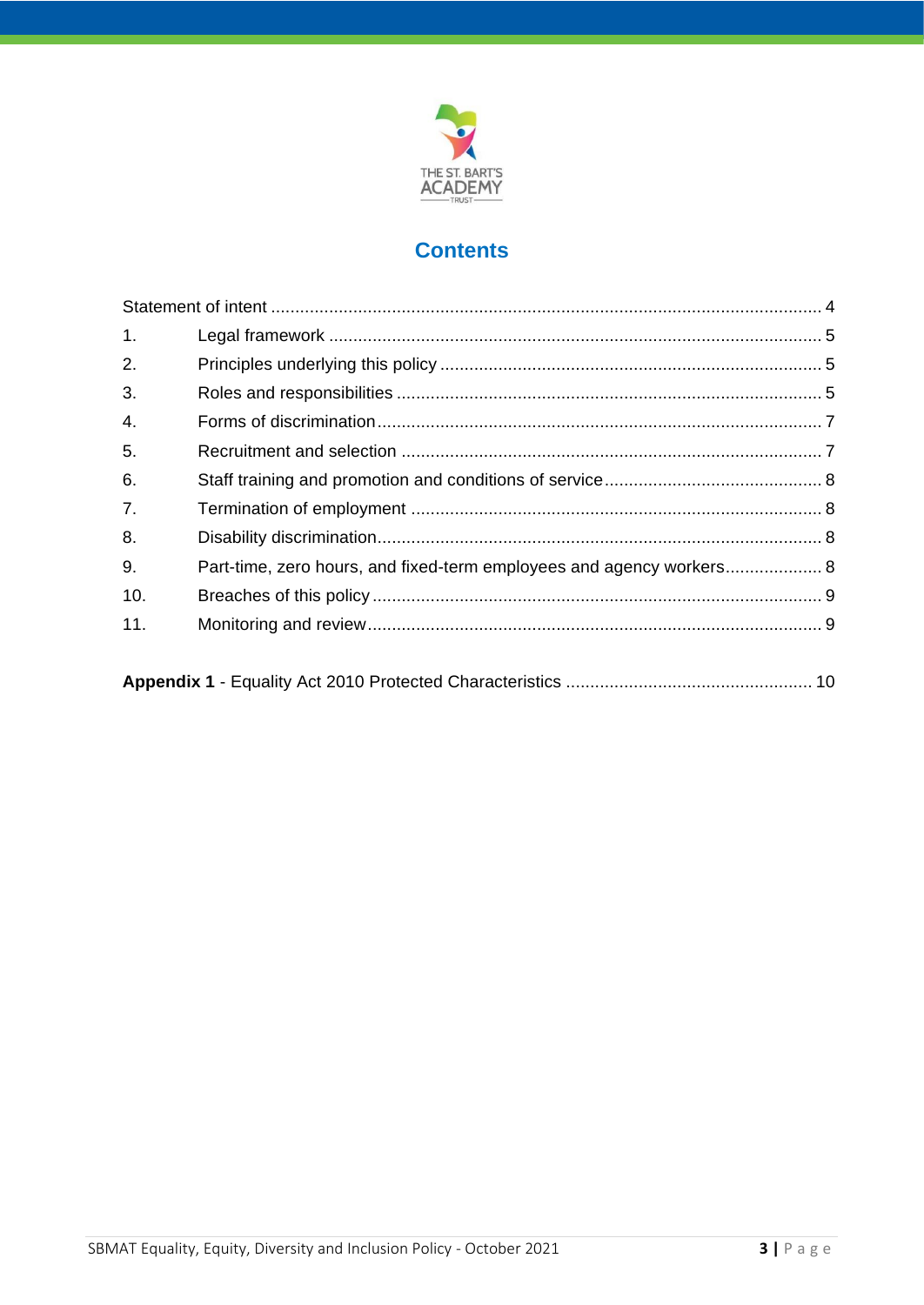#### <span id="page-3-0"></span>**Statement of intent**

St. Bart's Multi-Academy Trust is committed to promoting equality of opportunity for all staff and job applicants. We aim to create a working environment in which all individuals are able to make best use of their skills, free from discrimination or harassment, and in which all decisions are based on merit. We are committed to supporting our staff and applicants to be their authentic selves in the workplace without judgement and ensuring that diverse communities are celebrated.

We do not discriminate against staff on the basis of age, disability, gender identity and/or reassignment, marital or civil partner status, pregnancy or maternity, race, colour, nationality, ethnic or national origin, religion or belief, sex, or sexual orientation (the protected characteristics), amended in line with the Equality Act 2010. More detail on each of the protected characteristics can be found in **Appendix 1**.

We are also mindful of intersecting identities within our school environment and will work with our communities to better understand the experience of multiple minority identities for individuals.

All staff have a duty to act in accordance with this policy and treat colleagues with dignity at all times, and not to discriminate against or harass other members of staff, regardless of their status. The principles of nondiscrimination and equality of opportunity also apply to the way in which staff treat pupils, parents, governors, third party organisations and former staff members.

This policy does not form part of any employee's contract of employment and may be amended at any time.

This policy covers all individuals working at all levels and grades, including members of the SLT, teachers, TAs, learning mentors, support staff, trainees, home workers, part-time and fixed-term employees, volunteers, interns, casual workers, and agency staff (collectively referred to as 'staff' in this policy).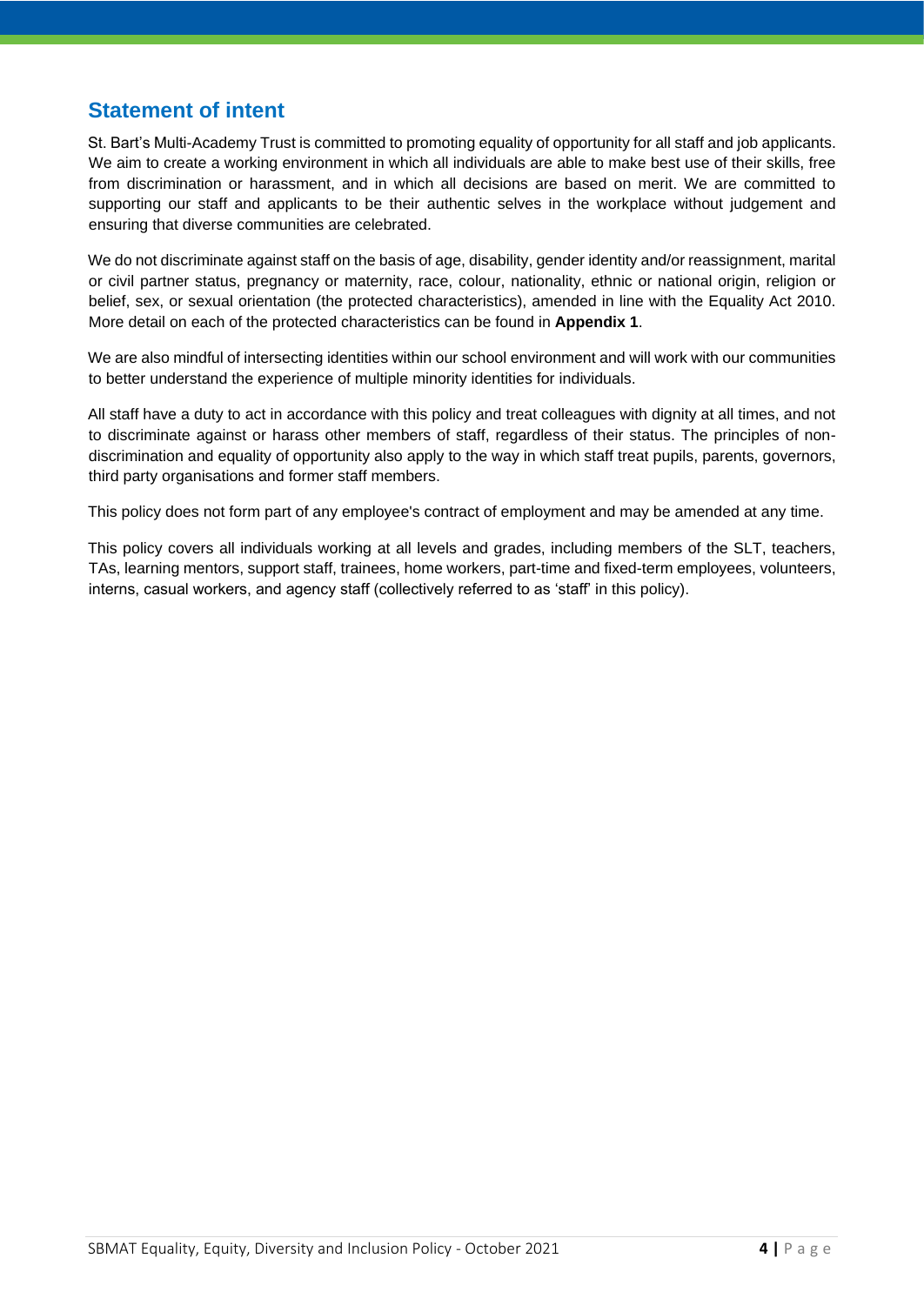#### <span id="page-4-0"></span>**1. Legal framework**

This policy has due regard to all relevant legislation and statutory guidance including, but not limited to, the following:

- Human Rights Act 1998
- Equality Act 2010
- The UK General Data Protection Regulation (UK GDPR)
- Data Protection Act 2018
- Protection from Harassment Act 1997

This policy operates in conjunction with the following school policies:

- Grievance Procedure
- Disciplinary Procedure
- Flexible Working Policy
- Teacher Performance Management Procedure
- Support Staff Performance Development Policy and Procedure

#### **Public Sector Equality Duty (PSED)**

PSED requires public bodies to have due regard to the need to:

- Eliminate unlawful discrimination, harassment and victimisation and other conduct prohibited by the Equality Act.
- Advance equality of opportunity between people who share a protected characteristic and people who do not share it.
- Foster good relations between people who share a protected characteristic and people who do not.

#### <span id="page-4-1"></span>**2. Principles underlying this policy**

In accordance with this policy, the school commits to:

- Creating a working environment free of bullying, harassment, victimisation and unlawful discrimination, where individual differences and the contributions of all staff are recognised and valued.
- Promoting dignity and respect for all.

Training managers and all other employees about their rights and responsibilities under this policy.

This policy applies to all aspects of the school's relationship with staff and to relations between staff members at all levels. This includes job advertisements, recruitment and selection, training and development, opportunities for promotion, conditions of service, pay and benefits, conduct at work, disciplinary and grievance procedures, and termination of employment.

Instances of bullying, harassment, victimisation and unlawful discrimination will be dealt with as misconduct, in line with the school's **Grievance Procedure** and/or **Disciplinary Procedure**, and appropriate action will be taken. Particularly serious complaints could amount to gross misconduct and lead to dismissal without notice.

Sexual harassment may amount to both an employment rights matter and a criminal matter, such as in sexual assault allegations. Harassment under the Protection from Harassment Act 1997 – which is not limited to circumstances where harassment relates to a protected characteristic – is a criminal offence.

#### <span id="page-4-2"></span>**3. Roles and responsibilities**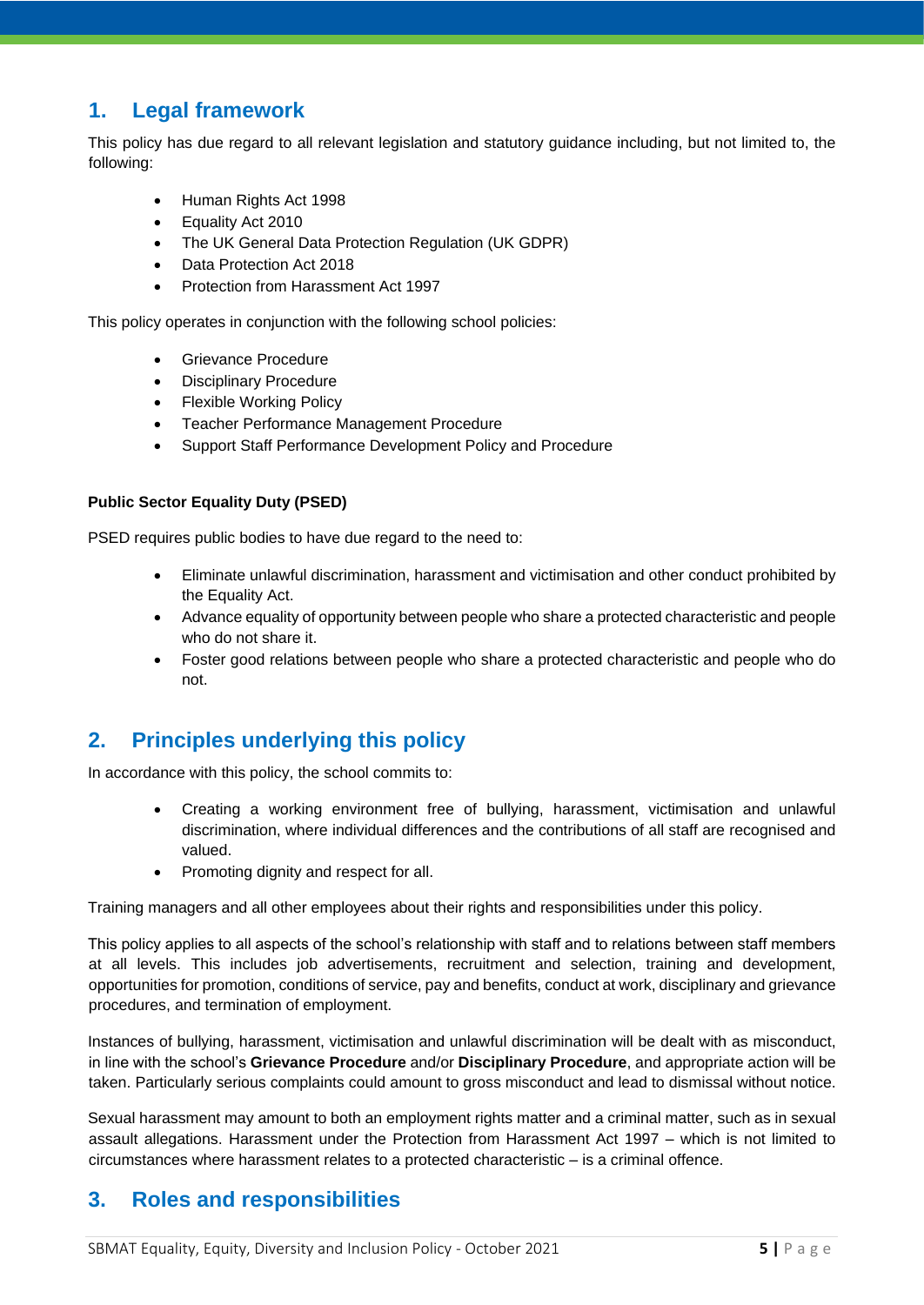The **governing committee** is responsible for:

- The effective operation of this policy.
- Ensuring compliance with discrimination law.
- Monitoring the composition of the workforce regarding information such as age, sex, ethnic background, sexual orientation, religion or belief, and disability.
- Monitoring how the composition of the workforce encourages equality, equity, diversity and inclusion, and meets the aims and commitments set out in this policy.
- Assessing how this policy, and any supporting action plans, are working in practice, reviewing them annually, and considering and taking action to address any issues.

The **SLT** is responsible for:

- Setting an appropriate standard of behaviour and leading by example.
- Ensuring that those they manage adhere to this policy and promote the school's aims and objectives with regard to equal opportunities.
- Taking appropriate steps to accommodate the requirements of different religions, cultures, and domestic responsibilities, in line with the school's Flexible Working Policy.
- Making opportunities for training, development and progress available to all staff.
- Ensuring staff are helped and encouraged to develop their full potential, so their talents and resources can be fully utilised to maximise the efficiency of the organisation.
- Making staff progression decisions based on merit (apart from in any necessary and limited exemptions and exceptions allowed under the Equality Act 2010).
- Reviewing employment practices and procedures where necessary to ensure fairness.
- Updating employment practices and procedures, and this policy, to take account of changes in the law.

The **Principal** is responsible for:

- The day-to-day operational responsibility of this policy.
- Reviewing this policy regularly.
- Organising equal opportunities training, including for those involved in management and recruitment.
- Answering questions about the content or application of this policy.

**Line managers** are responsible for:

 Participating in appropriate training on equal opportunities awareness and equal opportunities recruitment and selection good practice.

All **staff** are responsible for:

- Conducting themselves to help the school provide equal opportunities in employment, and prevent bullying, harassment, victimisation and unlawful discrimination.
- Understanding that they, as well as their employer, can be held liable for acts of bullying, harassment, victimisation and unlawful discrimination, in the course of their employment, against their colleagues, customers, suppliers, visitors and the public.
- Taking seriously complaints of bullying, harassment, victimisation and unlawful discrimination by their colleagues, customers, suppliers, visitors, the public and any others in the course of the school's work activities.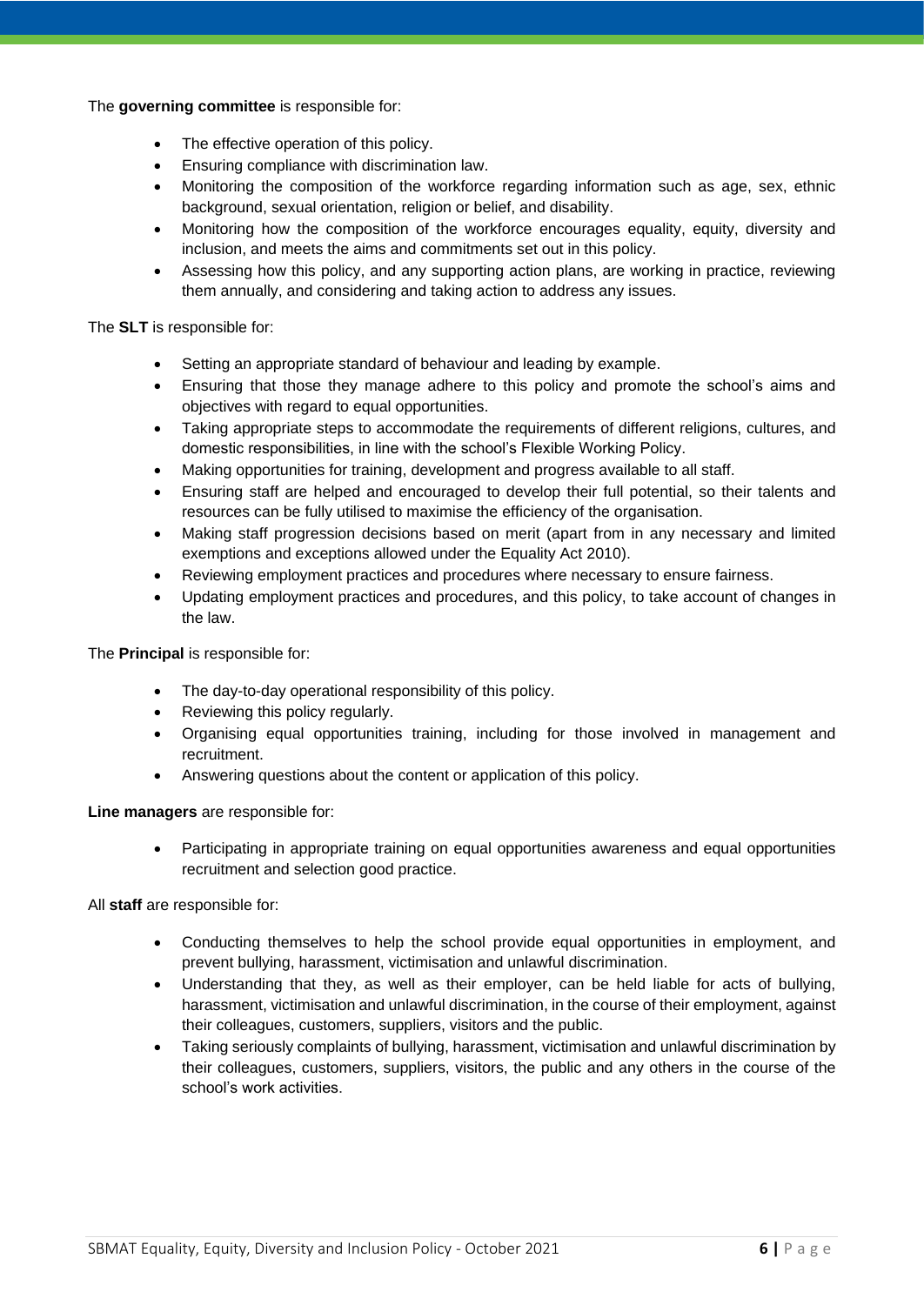#### <span id="page-6-0"></span>**4. Forms of discrimination**

Discrimination by or against an employee is generally prohibited unless there is a specific legal exemption. Discrimination may be direct or indirect and it may occur intentionally or unintentionally.

**Direct discrimination** occurs where someone is treated less favourably because of one or more of the protected characteristics outlined in **Appendix 1**. For example, rejecting an applicant on the grounds of their race because they would not "fit in" would be direct discrimination.

**Indirect discrimination** occurs where someone is disadvantaged by an unjustified provision, criterion or practice that also puts other people with the same protected characteristic at a particular disadvantage. For example, a requirement to work full time puts women at a particular disadvantage because they generally have greater childcare commitments than men. Such a requirement will need to be objectively justified.

**Harassment** related to any of the protected characteristics is prohibited. Harassment is unwanted conduct that has the purpose or effect of violating someone's dignity, or creating an intimidating, hostile, degrading, humiliating or offensive environment for them.

**Victimisation** is also prohibited. This is less favourable treatment of someone who has complained or given information about discrimination or harassment, or supported someone else's complaint.

#### <span id="page-6-1"></span>**5. Recruitment and selection**

The school will aim to ensure that no job applicant suffers discrimination because of any of the protected characteristics. The school's recruitment procedures will be reviewed regularly to ensure that individuals are treated on the basis of their relevant merits and abilities. Job selection criteria will be regularly reviewed to ensure that it is relevant to the job and not disproportionate. The shortlisting of applicants will be done by more than one person wherever possible.

Job advertisements will avoid stereotyping or using wording that may discourage groups with a particular protected characteristic from applying. The school will take steps to ensure that vacancies are advertised to a diverse labour market.

Applicants will not be asked about health or disability before a job offer is made. There are limited exceptions which will only be used with the Principal's approval, such as:

- Questions necessary to establish if an applicant can perform an intrinsic part of the job (subject to any reasonable adjustments).
- Questions to establish if an applicant is fit to attend an assessment or any reasonable adjustments that may be needed at interview or assessment.
- Positive action to recruit disabled persons.
- Equal opportunities monitoring (which will not form part of the decision-making process).

The school is required by law to ensure that all staff are entitled to work in the UK. Assumptions about immigration status will not be made based on appearance or apparent nationality. All prospective employees, regardless of nationality, will be expected to produce original documents, e.g. a passport, before employment starts, to satisfy current immigration legislation. The list of acceptable documents is available from the UK Border Agency.

To ensure that this policy is operating effectively, and to identify groups that may be underrepresented or disadvantaged in our organisation, the school will monitor applicants' ethnicity, gender, disability, sexual orientation, religion and age as part of the recruitment procedure. Provision of this information will be voluntary and will not adversely affect an applicant's chances of recruitment or any other decision related to their employment. The information will be removed from applications before the shortlisting process, and will be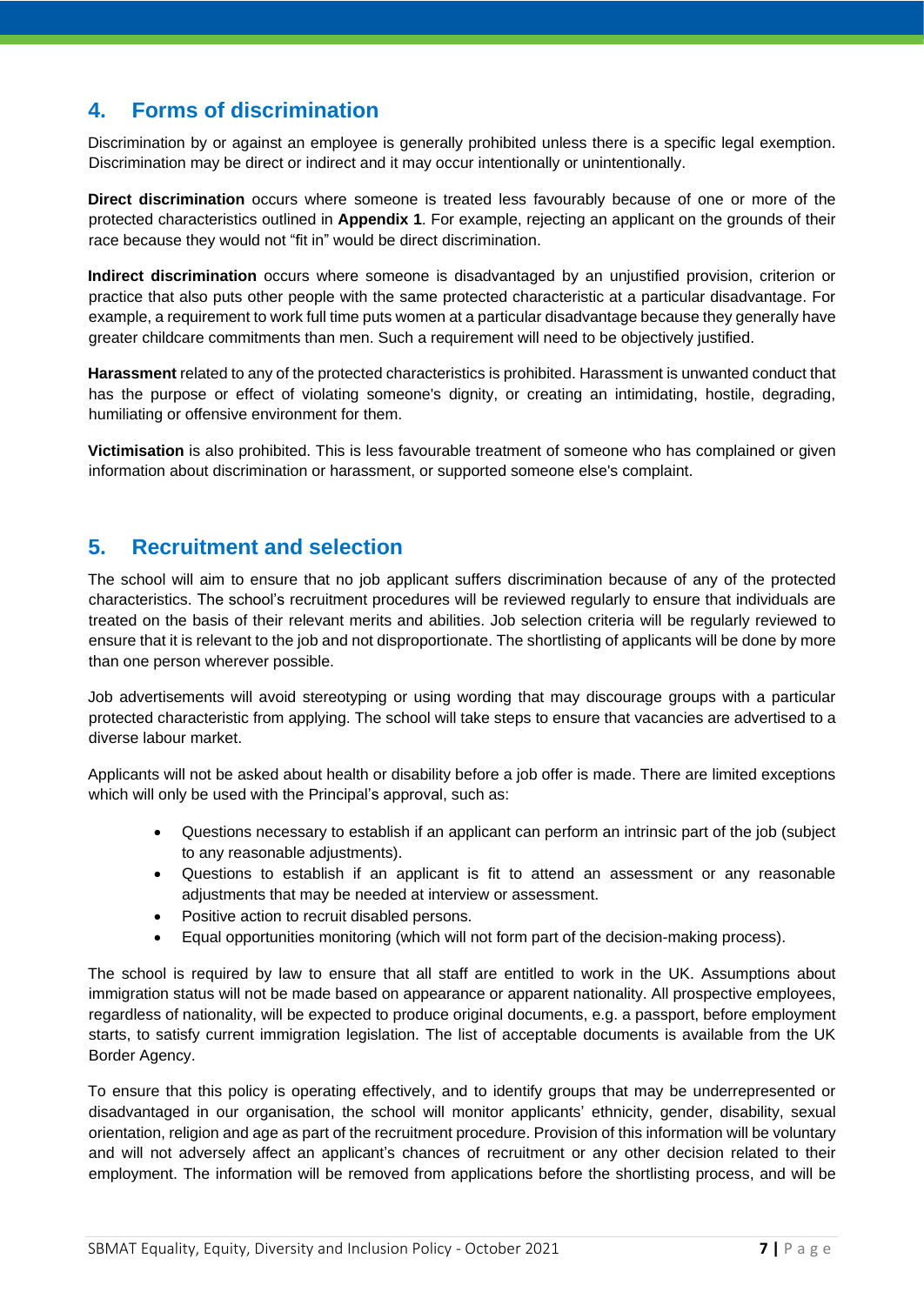kept in an anonymised format solely for the purposes stated in this policy. Analysing this data helps the school take appropriate steps to avoid discrimination and improve equality and diversity.

#### <span id="page-7-0"></span>**6. Staff training and promotion and conditions of service**

Staff training needs and associated development opportunities will be identified through regular staff appraisals, in line with the school's Teacher Appraisal Policy and Support Staff Performance Management Policy. All staff will be given appropriate access to training to enable them to progress within the organisation and all promotion decisions will be made based on merit. The school will adopt good practice in terms of data collection and use this data to monitor and measure the attraction, recruitment, retention and progression of staff.

Workforce composition and promotions will be regularly monitored to ensure equality of opportunity at all levels of the organisation. Where appropriate, steps will be taken to identify and remove unjustified barriers and to meet the needs of disadvantaged or underrepresented groups.

The school's conditions of service, benefits and facilities are reviewed regularly to ensure that they equal opportunities for all.

#### <span id="page-7-1"></span>**7. Termination of employment**

The school will ensure that redundancy criteria and procedures are fair and objective and are not directly or indirectly discriminatory.

The school will also ensure that disciplinary procedures and penalties are applied without discrimination, whether they result in disciplinary warnings, dismissal or other disciplinary action, in line with the school's **Disciplinary Procedure**.

#### <span id="page-7-2"></span>**8. Disability discrimination**

The school encourages staff who are disabled or become disabled to inform the principal or their line manager about their condition so that the school can support them as appropriate.

Staff experiencing difficulties at work because of their disability (physical or otherwise) may wish to contact their line manager or the Principal to discuss any reasonable adjustments that would help overcome or minimise the difficulty. Their line manager or the Principal may wish to consult with the staff member and a medical adviser about possible adjustments.

The governing board will monitor the physical environment of the school premises to consider whether certain features place physically disabled staff, job applicants, service users, or other stakeholders at a substantial disadvantage compared to others. Where reasonable, the school will take steps to improve access for disabled staff and service users.

#### <span id="page-7-3"></span>**9. Part-time, zero hours, and fixed-term employees and agency workers**

The school monitors the conditions of service of part-time employees and their progression to ensure that they are being offered appropriate access to benefits and training and promotion opportunities. The school will ensure requests to alter working hours are dealt with appropriately under the Flexible Working Policy.

The school monitors its use of zero hours and fixed-term employees and agency workers, and their conditions of service, to ensure that they are being offered appropriate access to benefits, training, promotion and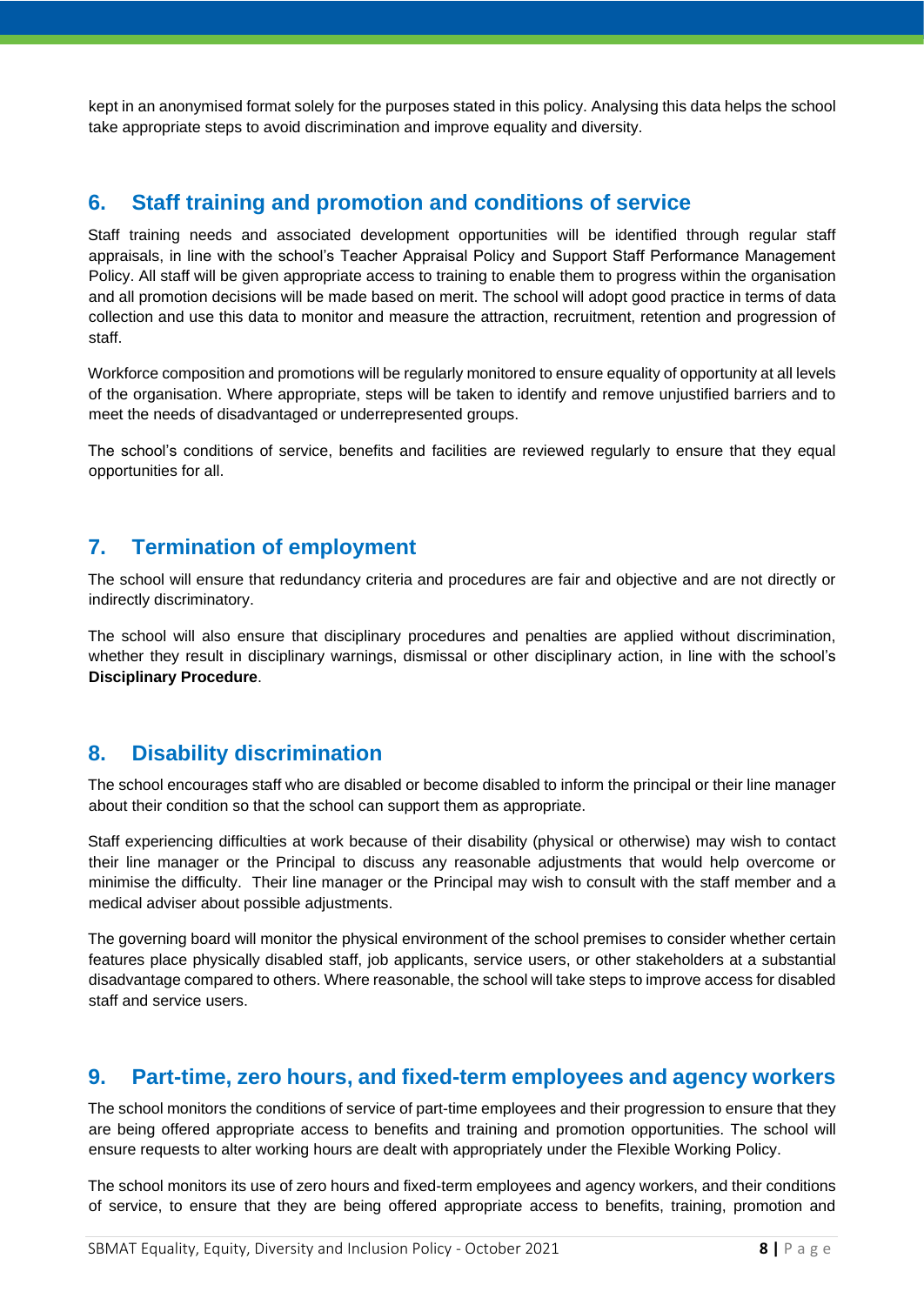permanent employment opportunities. The school will, where relevant, monitor their progress to ensure that they are accessing permanent vacancies.

#### <span id="page-8-0"></span>**10. Breaches of this policy**

If a member of staff believes that they may have been discriminated against, they are encouraged to raise the matter through the school's Grievance Policy. If they believe that they may have been subject to harassment, they are encouraged to raise the matter with their line manager and/or the Principal.

Allegations regarding potential breaches of this policy will be treated in confidence and investigated in accordance with the relevant procedure. Staff who make such allegations in good faith will not be victimised or treated less favourably as a result. False allegations which are found to have been made in bad faith will, however, be dealt with under our **Disciplinary Procedure**.

Any member of staff who is found to have committed an act of discrimination or harassment will be subject to disciplinary action. Such behaviour may constitute gross misconduct and, as such, may result in summary dismissal. The school takes a strict approach to serious breaches of this policy.

#### <span id="page-8-1"></span>**11. Monitoring and review**

This policy is reviewed annually.

The school will continue to review the effectiveness of this policy to ensure it is achieving its objectives. As part of this process, the school will monitor the composition of job applicants and the benefits and career progression of staff. Staff are invited to comment on this policy and suggest ways in which it might be improved by contacting the Principal.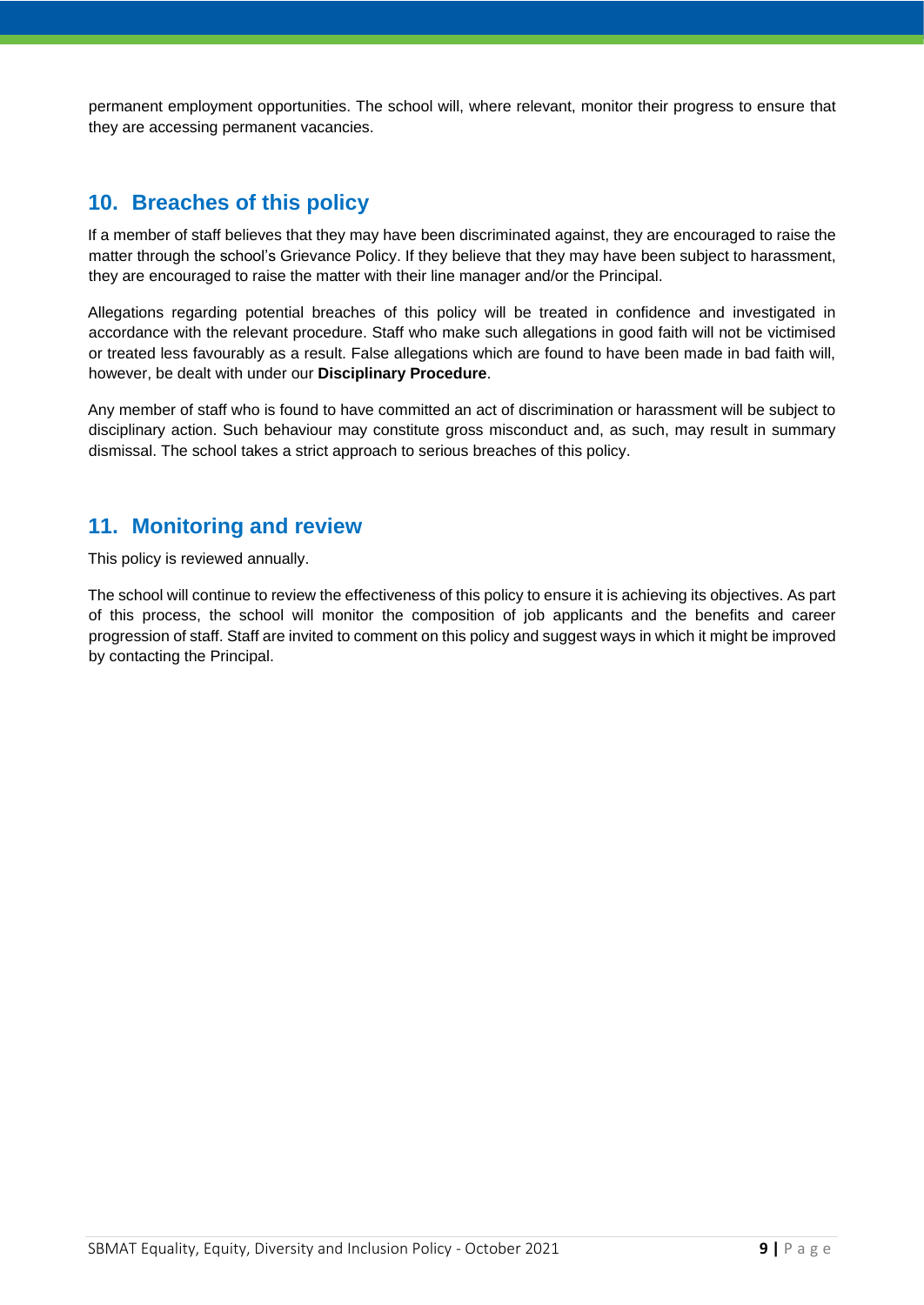#### <span id="page-9-0"></span>**Appendix 1 - Equality Act 2010 Protected Characteristics**

The definitions used in this appendix are based on the Equality Act 2010, the full text of which is availabl[e here.](https://www.legislation.gov.uk/ukpga/2010/15/contents)

**Age:** The Act protects people of all ages; however, differential treatment because of age is not unlawful direct or indirect discrimination if it can be justified, i.e. if you can demonstrate that it is a proportionate means of achieving a legitimate aim. Age is the only protected characteristic that allows employers to justify direct discrimination.

**Disability:** The Act protects people who are disabled; the Act defines this as someone who has a physical or mental impairment which has a substantial and long-term adverse effect on their ability to carry out normal day-to-day activities.

**Gender identity and/or reassignment:** The Act protects transgender people. The Act no longer requires a person to be under medical supervision to be protected, so a person who does not undergo any medical procedures would be covered by these protections.

**Marriage and civil partnership:** The Act protects people who are married or in a civil partnership against discrimination. Single people are not protected.

**Pregnancy and maternity:** The Act protects people against discrimination on the grounds of pregnancy and maternity during the period of their pregnancy and any statutory maternity leave to which they are entitled.

**Race:** The Act protects people of all races; the Act's definition of race includes colour, nationality, and ethnic or national origins.

**Religion or belief:** The Act protects people of any religion, including specific denominations or sects, as well as a lack of religion, i.e. employees or jobseekers who do not follow a certain religion or do not follow any religion are protected. The Act protects people of any belief; this is defined as any religious or philosophical belief, or a lack of such belief, that is a weighty and substantial aspect of human life and behaviour.

**Sex:** The Act protects men and women.

**Sexual orientation:** The Act protects lesbian, gay, bisexual and heterosexual staff.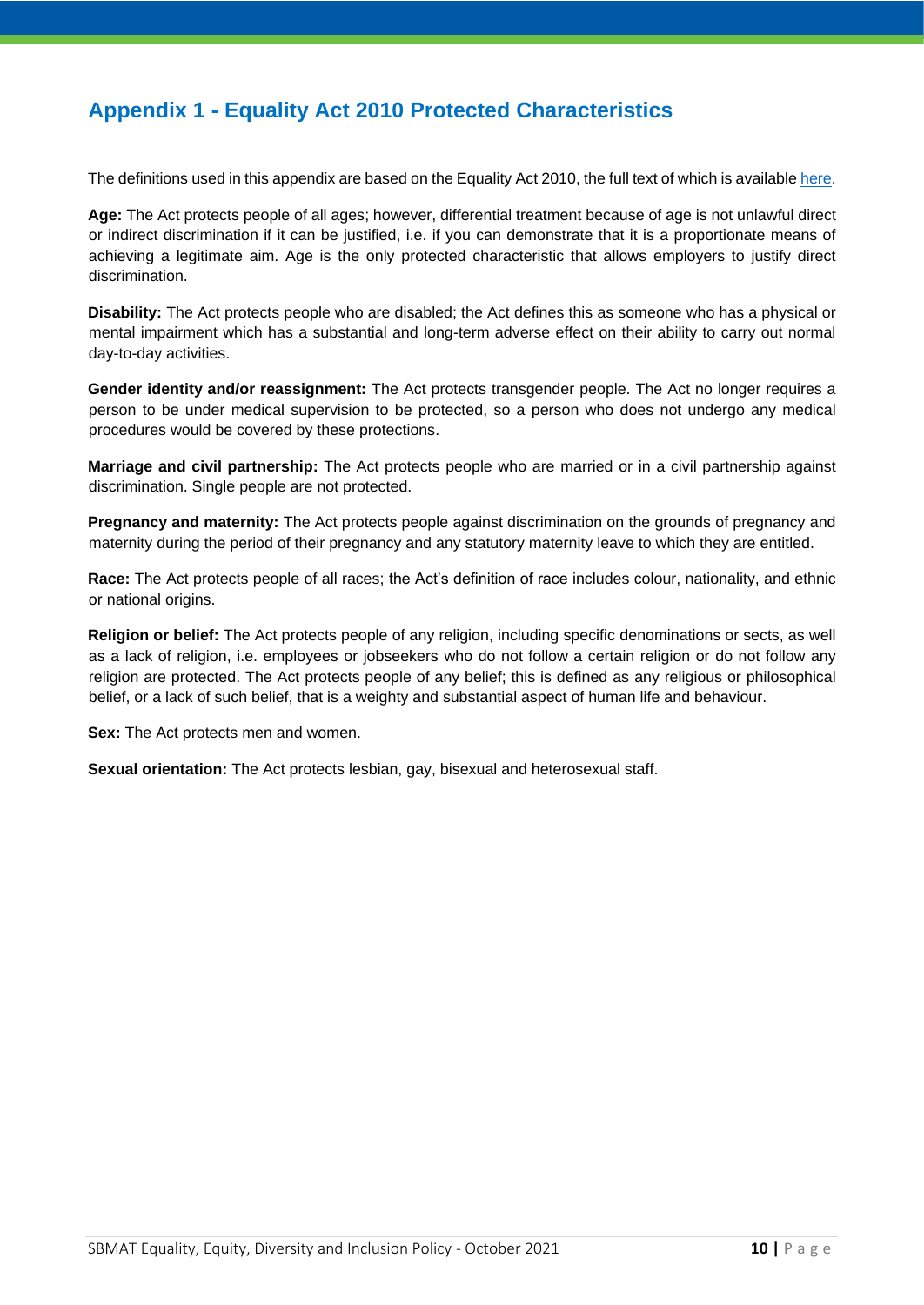#### SBMAT Equality, Equity, Diversity and Inclusion Policy - October 2021 **11 11 11 11 11 11**